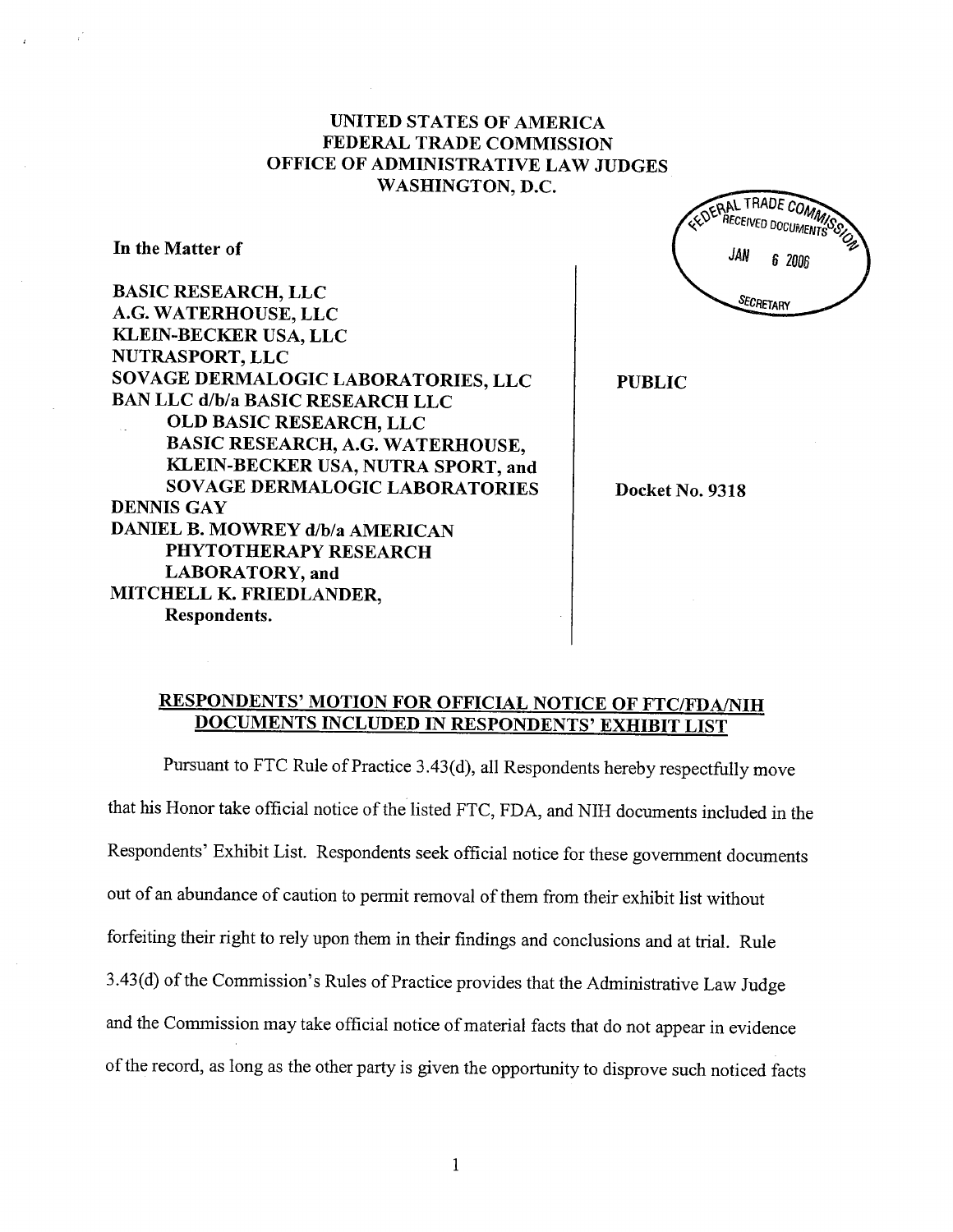upon a timely motion. 16 C.F.R.  $\S 3.43(d)$ . The standard of official notice is parallel to that of judicial notice, provided for under Rule 201 of the Federal Rules of Evidence, and courts have consistently recognized that administrative agencies' ability to take official notice is even broader than the court's ability to take judicial notice.<sup>1</sup>

Accordingly, Federal Trade Commission ALJs, as well as the Commission itself, have frequently taken official notice of facts in order to relieve the paries engaged in administrative adjudication of the duty to present formal evidence. As a matter of course, ALJs and the Commission have taken official notice of extra-record facts derived from government agency studies and publications, $<sup>2</sup>$  government guidelines and regulations, $<sup>3</sup>$ </sup></sup> government records, $4$  and Congressional reports.<sup>5</sup> Official notice has been deemed paricularly appropriate when it is being sought for facts that do not concern the immediate parties ("legislative facts"), but are "general facts that help the tribunal decide questions of law and policy and discretion."<sup>6</sup>

<sup>&</sup>lt;sup>1</sup> See generally Kenneth C. Davis and Richard J. Pierce, Jr., II Administrative Law Treatise (3d ed. 1994) §§ 10.5 & 10.6 (discussing cases and observing that administrative agencies operating under the Administrative Procedures Act enjoy broader discretion to take notice of contested material facts than do courts operating under

the Federal Rules of Evidence).<br><sup>2</sup> Beauty-Style Modernizers, Inc., 83 F.T.C. 1761, 1779 (1974) (taking official notice of a Federal Reserve Board publication).

Skylark Originals, Inc., 80 F.T.C. 337, 350 (1972) (taking official notice of Federal Trade Commission guidelines); Marcor, Inc., 90 F.T.C. 183, 185 (1977) (taking official notice of a change in a Federal Reserve Board regulation).

<sup>&</sup>lt;sup>4</sup> Avnet, Inc., 82 F.T.C. 391, 484 n.31 (1973) (taking official notice of U.S. census data).<br><sup>5</sup> Rueben H. Donnelley Corp., FTC Dkt. No. 9079, Order Admitting Congressional Report as an Exhibit, November 15, 1978 (ALJ Timony) (taking official notice of four fmdings taken from a report of the Committee on Governent Operations of the United States House of Representatives on Airline Deregulation and Aviation Safety), citing Stasiukevick v. Nicholls, 168 F.2d 474, 479 (1<sup>st</sup> Cir. 1948) ("The official report of a legislative or congressional committee is admissible in evidence in a judicial proceeding, as an exception to the hearsay rule, where the report, within the scope of the subject matter delegated to the committee for investigation, contains findings of fact on a matter which is at issue in the judicial proceeding. Indeed, the cour could properly take judicial notice of the report, without its formal introduction into evidence.")

<sup>&</sup>lt;sup>6</sup> Davis and Pierce, Jr., II *Administrative Law Treatise* at §§ 10.5 p. 141 (contrasting "legislative facts" with "adjudicative facts," which "usually answer the questions of who did what, where, when, how, why, with what motive or intent"). See also United States v. Gould, 536 F.2d 216, 220 (8<sup>th</sup> Cir. 1976) ("Legislative facts are established truths, facts or pronouncements that do not change from case to case but apply universally, while adjudicative facts are those developed in a paricular case.").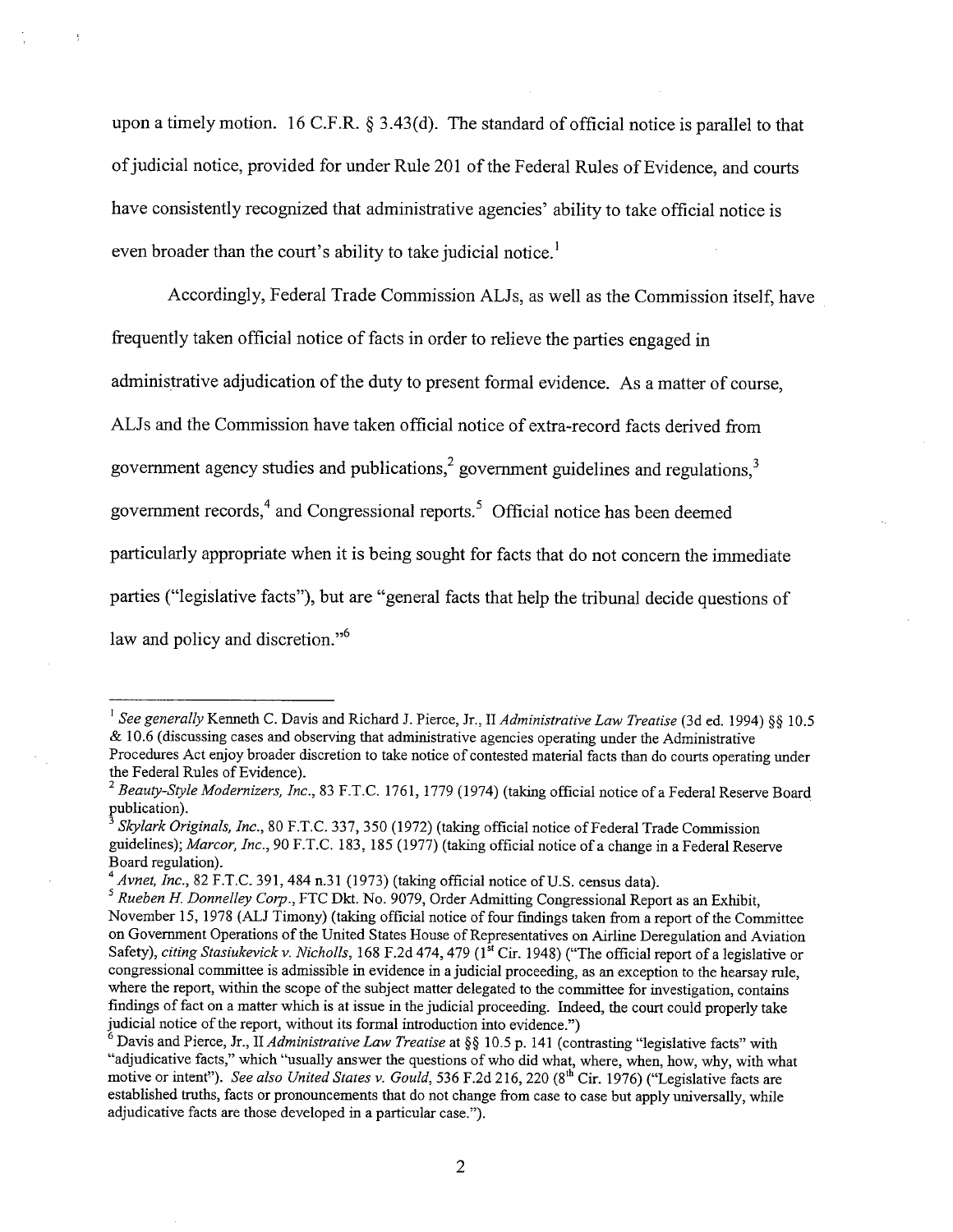In light of existing precedent, Respondents seek to have his Honor take official notice

of the following government agency publications, studies, and guidelines:

- 1. Remarks of Mary L. Azcuenaga Commissioner, Before the International Congress of Advertising and Free Market, "Freedom: XXI Century; The Century of The Consumer" (May 1 I, 1995) (exhibit 16 in support of Motion for Parial Summar Decision and Separate Statement of Undisputed Fact - to instant case FTC v. Basic Research - 9318) (RX-001).
- 2. FTC Notice of Potential Ilegal Marketing of Products that Claim to Cause Weight-Loss, Reduce the Risk of Disease, or Produce Other Health Benefits by Affecting the Stress-Related Hormone Cortisol (Oct. 1,2004) (RX-003).
- 3. FTC's Policy Statement Regarding Advertising Substantiation (RX-005).
- 4. FTC's Policy Statement on Deception, October 14, 1983 (RX-006).
- 5. Letter from the Division of Advertising Practices to Commission on Dietary Supplement Labels regarding FTC staff comments on draft report of the Commission on Dietary Supplement Labels (RX-007).
- 6. Comments before the US FDA in the matter of Regulations on Statements Made for Dietary Supplements Concerning the Effect of the Product on the Structure or Function of the Body; Proposed Rule (RX-008).
- 7. Report re: Parnership for Healthy Weight Management brochure, Voluntary Guidelines for Providers of Weight Loss Products or Services (RX-009).
- 8. FTC's Denial of Petition for Rulemaking filed on behalf of Dr. Julian Whitaker (RX-010).
- 9. FDA's Guidance for Industry Significant Scientific Agreement in the Review of . Health Claims for Conventional Foods and Dietary Supplements written by the U.S. Food and Safety and Applied Nutrition Office of Special Nutritionals 02/14/2005 (RX-011).
- 10. Report re: Partnership for Healthy Weight Management internet guide, Voluntary Guidelines for Providers of Weight Loss Products or Services (RX-013).
- 11. FTC's Dietary Supplements: An Advertising Guide For Industry (RX-015).
- 12. FDA's Guidance for Industry / Structue/ Function Claims Small Entity Compliance GuIde wrtten by the U.S. Food and Drug Administration Center for Food Safety and Applied Nutrition (RX-016).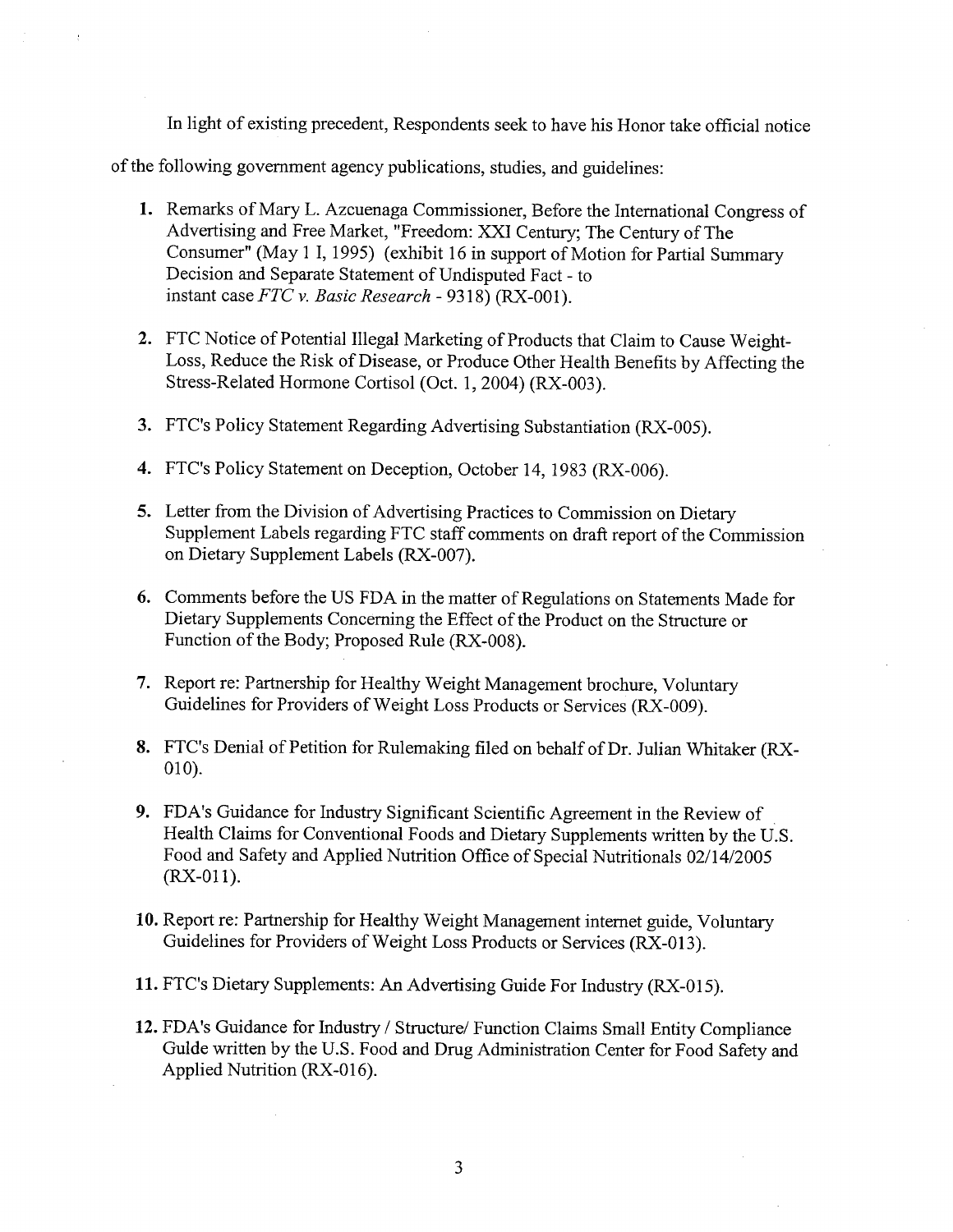- 13. Hearng Transcript of FTC Deception in Weight Loss Advertising: A workshop Note FTC 4917 defines "substantial weight loss as 1 lb./day (RX-017).
- 14. FTC's Advertising Policies, Frequently Asked Advertising Questions: Answers for Small Businesses (FTC Brochure 2004) (RX-018).
- 15. FTC Targets Products Claiming to Affect the Stress Hormone Cortisol (RX-023).
- 16. FTC's Denial of April 16,2003 Petition for Rulemaking filed on behalf of The First Amendment Health Freedom Association (RX-032).
- 17. FTC's Denial of Whittaker Petition (RX-034).
- 18. SBIR Applications filed by Dr. Chevereau for PediaLean Study (RX-705).
- 19. SBIR Study Application (RX-706).
- 20. Application entitled for 6-month randomized and controlled trial to determine the feasibility and efficacy of an after-school obesity prevention program in 13-15 year olds (RX-707).
- 21. FDA's Draft Guidelines on Competent & Reliable (RX-804).
- 22. FTC's Staff Comments on FDA's Signficant Scientific Agreement (RX-805).
- 23. Clinical Guidelines on the Identification, Evaluation and Treatment of Overweight and Obesity in Adults by the National Institutes of Health (RX-806).

Each document identified above is reliable on its face. The FTC policy guidance

documents, comments, and rulings are part of the public record and reflect the agency's position concerning the matters addressed within the documents. FDA's guidance and draft documents advocate the policies of the agency in matters relevant to this proceeding. Study applications and documents issued by the NIH are verifiable and may be officially noticed for the purpose of deciding issues that are ultimately relevant to the resolution of this matter. For the aforementioned reasons we respectfully request that his Honor take official notice of the materials identified above.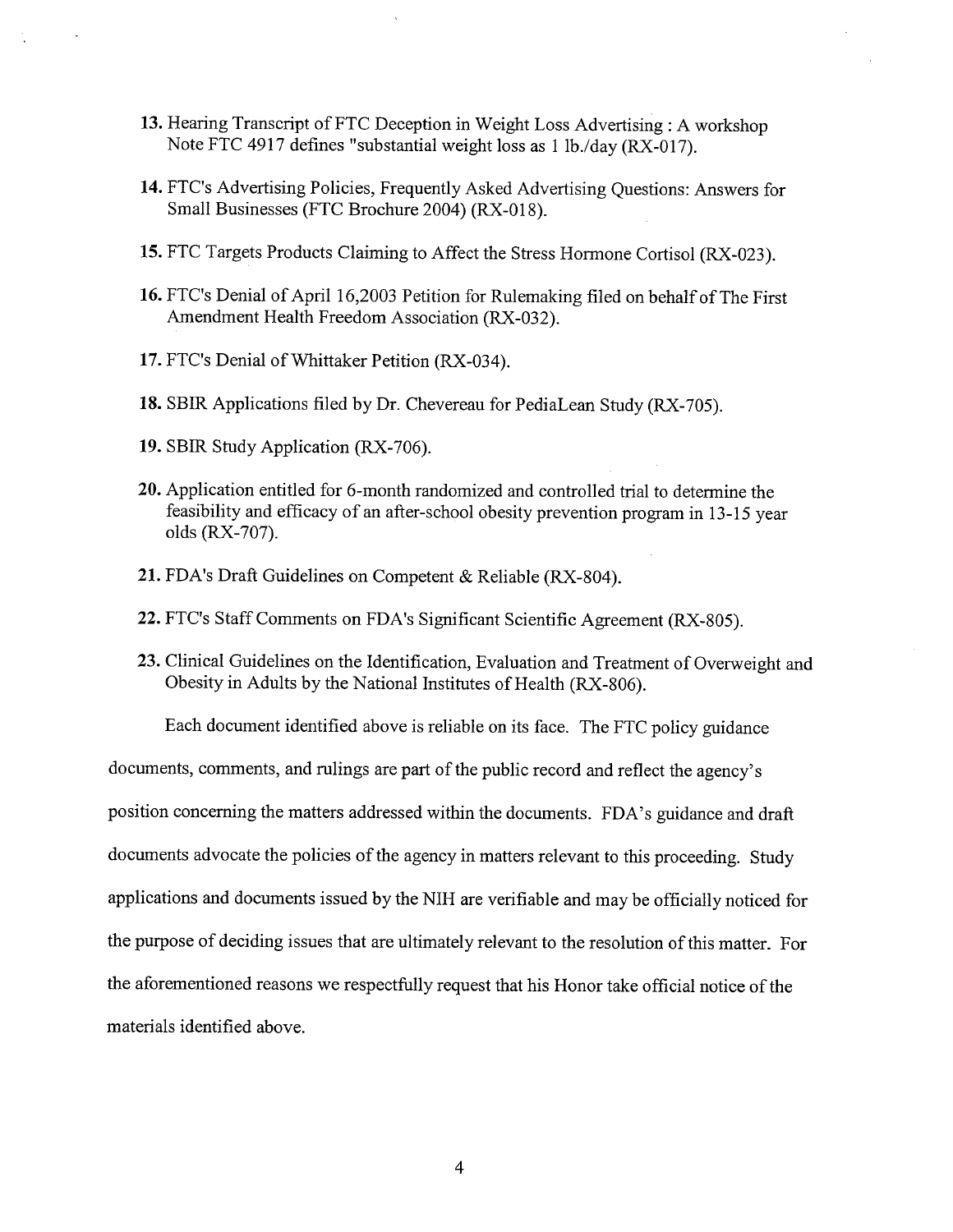Respectfully submitted,

Ongthan W. Emord

Emord & Associates, P.C. 1800 Alexander Bell Drive Suite 200 Reston, VA 20191 TeL. (202) 466-6937 Fax (202) 466-6938

Counsel for Basic Research, LLC A.G. Waterhouse, LLC Klein-Becker USA, LLC Nutrasport, LLC Sovage Dermatologic Laboratories, LLC, BAN, LLC

Stephen E. Nagin Nagin, Gallop & Figueredo, P.A. 18001 Old Cutler Road Miami, Florida 33157 TeL. (305) 854-5353 Fax (305) 854-5351

# Counsel for Basic Research, LLC

Richard Burbidge, Esq. Burbidge & Mitchell 215 South State Street Suite 920 Salt Lake City, Utah 84111

## Counsel for Dennis Gay

Ronald F. Price PETERS SCOFIELD PRICE A PROFESSIONAL CORPORATION 340 Broadway Centre 111 East Broadway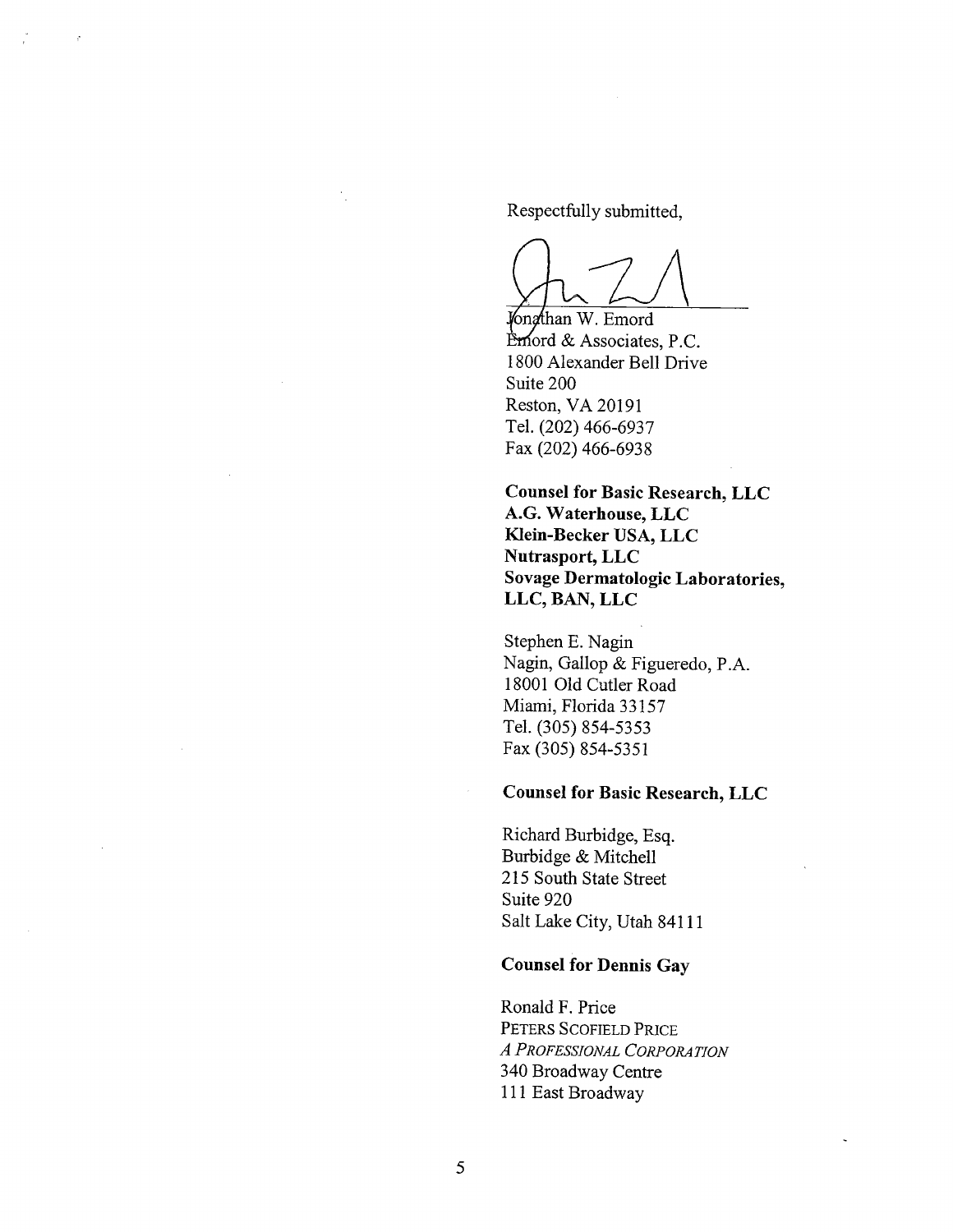Salt Lake City, Utah 84111 Telephone: (801) 322-2002 Facsimile: (801) 322-2003

## Counsel for Respondent Daniel B. Mowrey

Mitchell K. Friedlander 5742 West Harold Gatty Drive Salt Lake City, Utah 84111,

Pro se.

Dated: January 6, 2006

 $\bar{z}$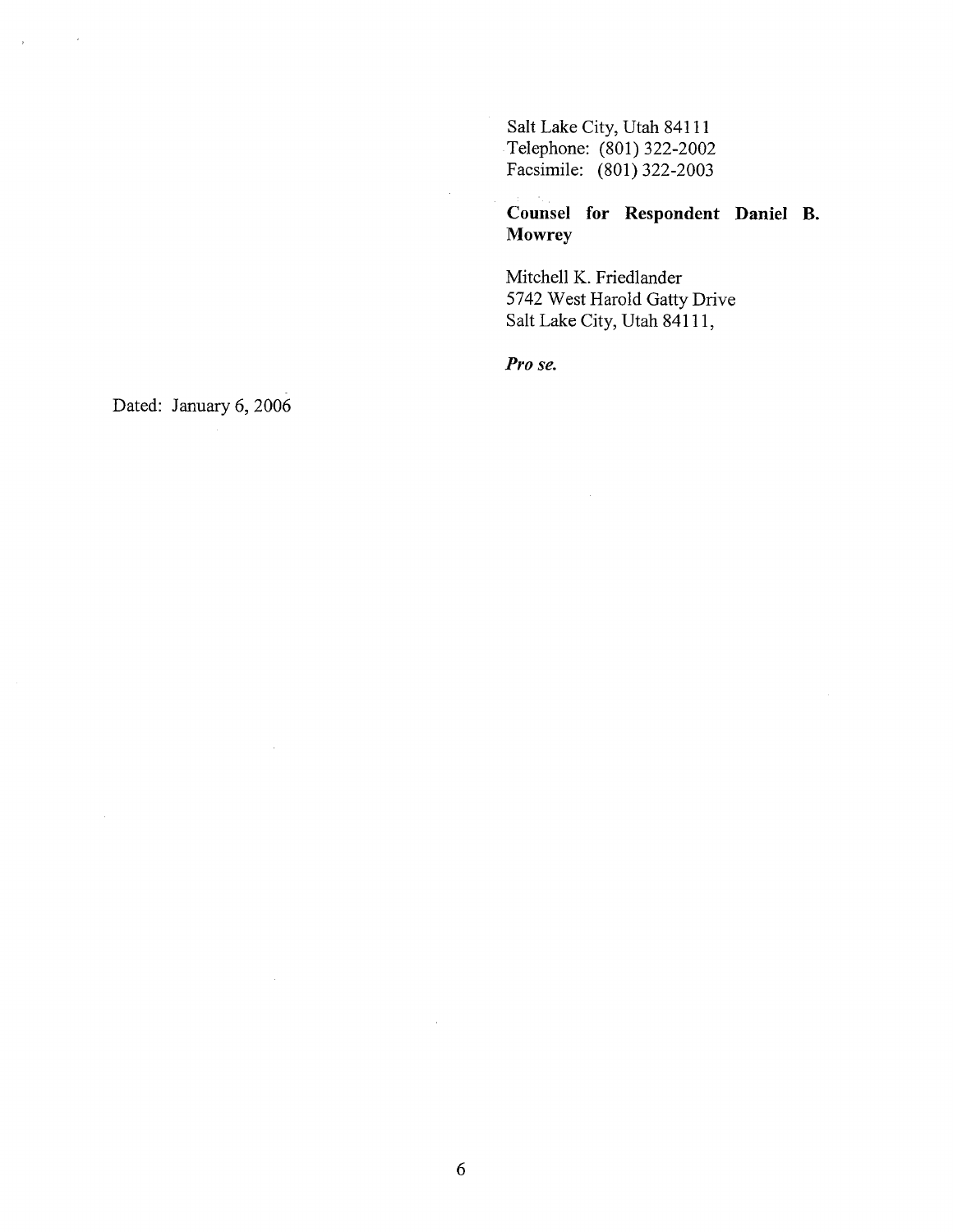## UNITED STATES OF AMERICA FEDERAL TRADE COMMISSION OFFICE OF ADMINISTRATIVE LAW JUDGES WASHINGTON, D.C.

In the Matter of

BASIC RESEARCH, LLC A.G. WATERHOUSE,LLC KLEIN-BECKER USA, LLC NUTRASPORT, LLC SOVAGE DERMALOGIC LABORATORIES, LLC BAN LLC d/b/a BASIC RESEARCH LLC OLD BASIC RESEARCH, LLC BASIC RESEARCH, A.G. WATERHOUSE, KLEIN-BECKER USA, NUTRA SPORT, and SOVAGE DERMALOGIC LABORATORIES DENNIS GAY DANIEL B. MOWREY d/b/a AMERICAN PHYTOTHERAPY RESEARCH LABORATORY, and MITCHELL K. FREDLANDER, Respondents.

PUBLIC

Docket No. 9318

### ORDER GRANTING RESPONDENTS' MOTION FOR OFFICIAL NOTICE OF FTC/FDA/IH DOCUMENTS INCLUDED IN RESPONDENTS' EXHIBIT LIST

On January 6, 2006, Respondents filed a motion for official notice of FTC/FDA/NIH documents included in Respondents' Exhibit List pursuant to the specifications set out in the Commission's Rule of Practice 3.43(d). Respondents have satisfied the requirements for official notice in light of the Commission's course of practice and adjudicative precedent. Respondents identified a set of documents authorized, produced, or used as guidance by the Federal Trade Commission, the Food and Drug Administration, and the National Institutes of Health. In light of the Commission's existing standard under Rule 3.43(d), it is proper to grant the identified documents official notice. Accordingly, Respondents' Motion is GRANTED.

It is hereby ordered that the documents identified in Respondents' Motion are granted official notice.

ORDERED:

Stephen J. McGuire Chief Administrative Law Judge

Date:  $\qquad \qquad \qquad$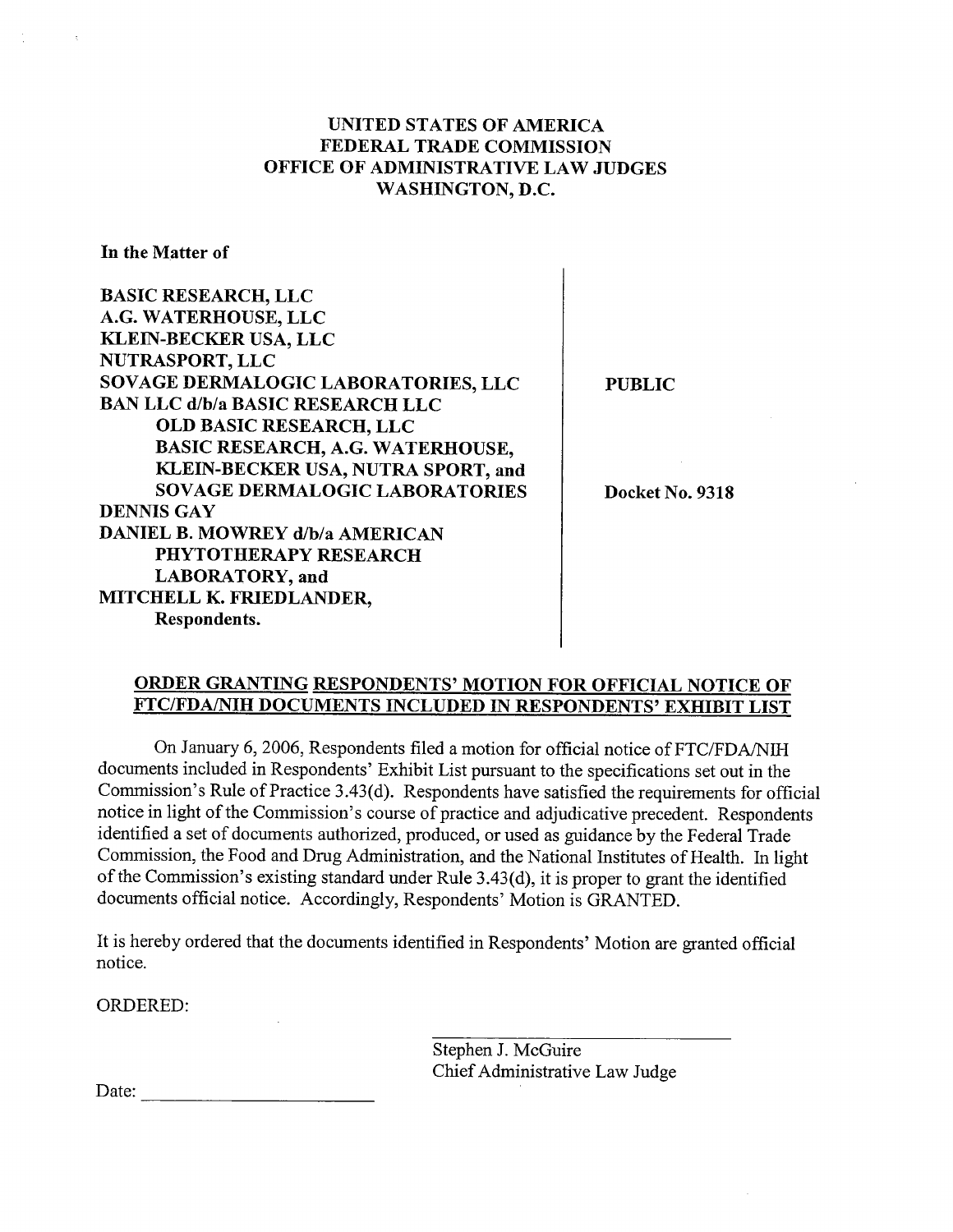## UNITED STATES OF AMERICA FEDERAL TRADE COMMISSION OFFICE OF ADMINISTRATIVE LAW JUDGES WASHINGTON, D.C.

In the Matter of

BASIC RESEARCH, LLC A.G. WATERHOUSE, LLC KLEIN-BECKER USA, LLC NUTRASPORT, LLC SOVAGE DERMALOGIC LABORATORIES, LLC BAN LLC d/b/a BASIC RESEARCH LLC OLD BASIC RESEARCH, LLC BASIC RESEARCH, A.G. WATERHOUSE, KLEIN-BECKER USA, NUTRA SPORT, and SOVAGE DERMALOGIC LABORATORIES DENNIS GAY DANIEL B. MOWREY d/b/a AMERICAN PHYTOTHERAPY RESEARCH LABORATORY, and MITCHELL K. FRIEDLANDER, Respondents

Docket No. 9318

#### CERTIFICATE OF SERVICE

I hereby certify that on this 6<sup>th</sup> day of January, 2006, I caused Respondents'

Motion for Official Notice of FTC/FDA/NIH Documents Included in Respondents'

Exhibit List to be filed and served as follows:

1) an original and one paper copy filed by hand delivery and one electronic copy in PDF format filed by electronic mail to

> Donald S. Clark Secretary u.S. Federal Trade Commission 600 Pennsylvania Avenue, N.W. Room H-159 Washington, D.C. 20580 Email: secretary $@$ ftc.gov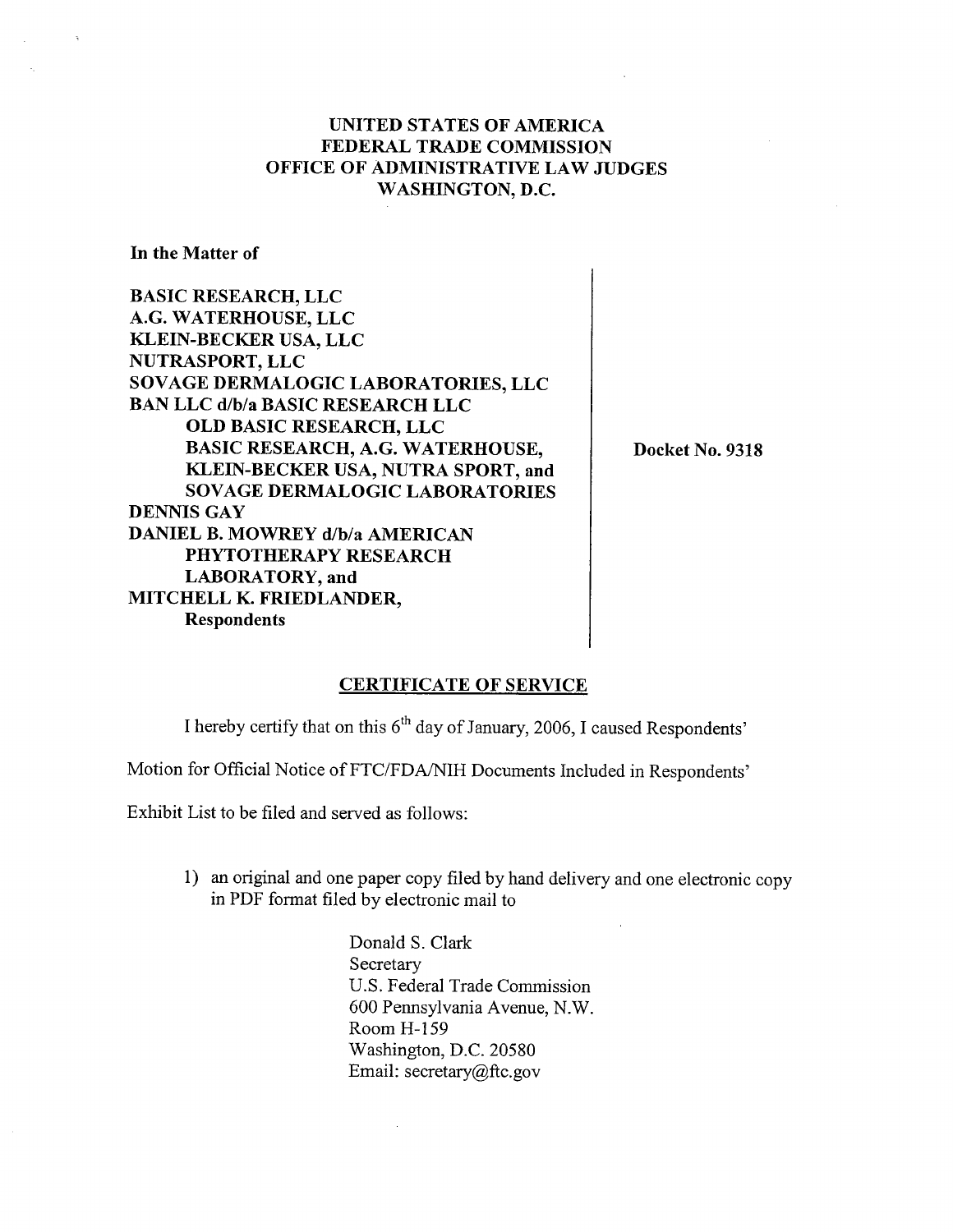2) two paper copies delivered by hand delivery to:

The Hon. Stephen J. McGuire Chief Administrative Law Judge U.S. Federal Trade Commission 600 Pennsylvania Avenue, N.W. Room H-112 Washington, D.C. 20580

3) one paper copy by first class U.S. Mail to:

James Kohm Associate Director, Enforcement U.S. Federal Trade Commission 601 New Jersey Avenue, N.W. Washington, D.C. 20001

4) one paper copy by first class U.S. mail and one electronic copy in PDF format by electronic mail to:

> Laureen Kapin Joshua S. Milard Laura Schneider Walter C. Gross III Lemuel W.Dowdy Edwin Rodriguez U.S. Federal Trade Commission. 600 Pennsylvania Avenue, N.W. Suite NJ-2122 Washington, D.C. 20580 Email: lkapin@ftc.gov  $j$ millard $@$ ftc.gov lschneider@ftc.gov wgross@ftc.gov  $ldowdy@ftc.gov$ erodriguez $(a)$ ftc.gov

Stephen E. Nagin Nagin, Gallop & Figueredo, P.A. 3225 Aviation Avenue Third Floor Miami, FL 33133-4741 Email:  $snagin@ngf-law.com$ 

Richard D. Burbidge Burbidge & Mitchell